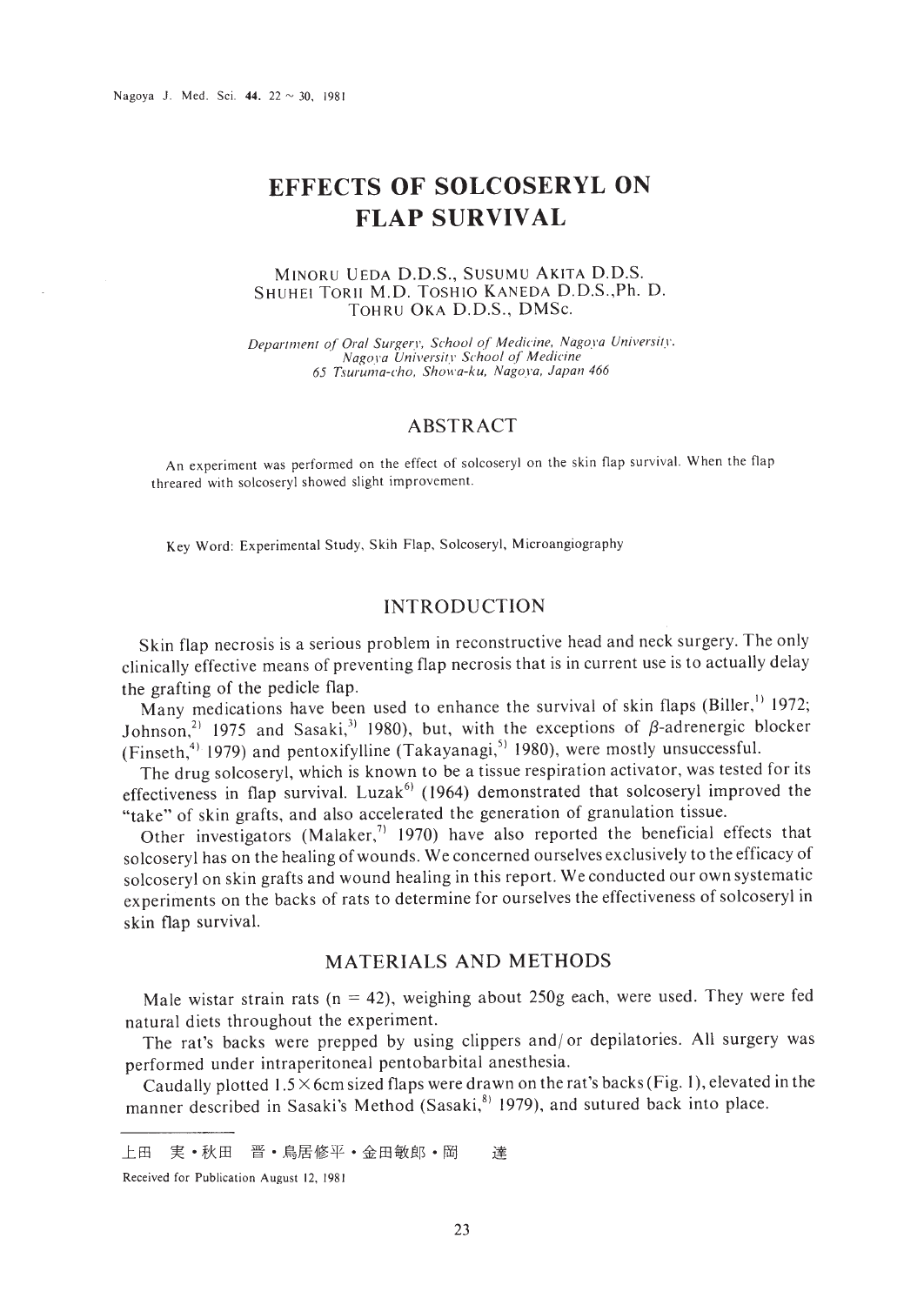

Fig. 1 The design of the flap. A  $1.5 \times 6$  cm caudally based flap.

Our next step was to intravenously inject 0.2 ml of5% patent blue solution into the rats, and then measure the length of the flap that was stained by the dye in 30 minutes time (dye distance).

The survival length, the distance from the pedicle base to the line of demarcation in the longitudinal midline, was measured 7 days post surgically.

The rats were then divided into 4 groups, each group varying as to the amount of intraperitoneal solcoseryl it recieved.

Experimental group I recieved 0.4 ml/ kg/ day, group 2 recieved 4 ml/ kg/ day, and group 3 recieved 8 ml/ kg/ day. The control group, (group 4) recieved one intraperitoneal dose of 8 ml/ kg/ day of saline solution. All the groups were treated for 7 days.

Microangiographic studies of the flaps vascular patterns were carried out. I, 3, 5, and 7 days after surgery. This method afforded clear visualization of newly formed vascular channels in the wound margin there-by greatly facilitating the study of their formation.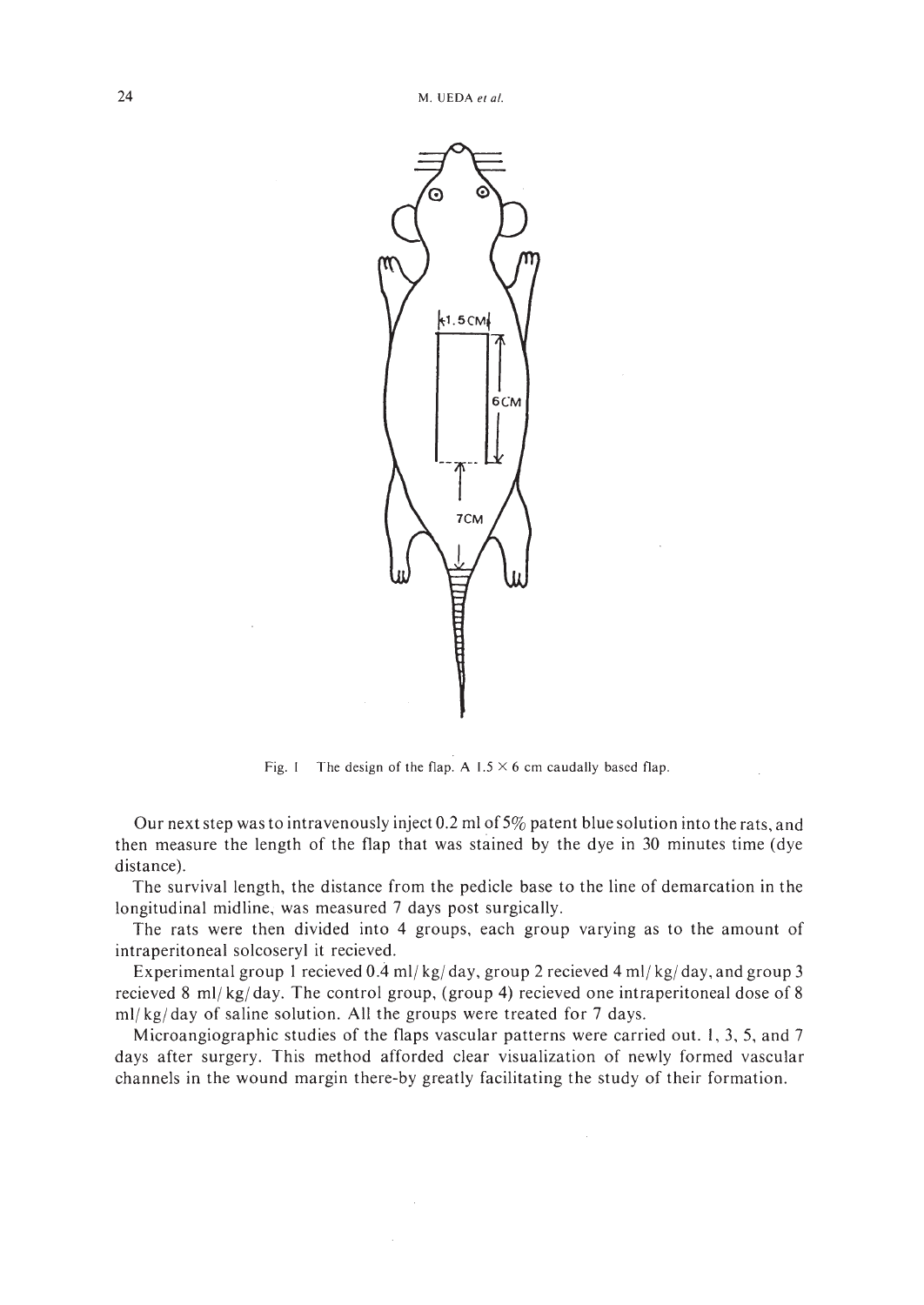## RESULTS

#### I. Final Determination of Flap Length Survival

The results in Fig. 2 show the average elongated survival lengths (survival length minus the dye distance) and elongated survival rates (survival length divided by the distance).

The control group's average elongated length was  $-0.26 \pm 0.58$  cm, and elongated rate was  $0.93 \pm 0.15$ . This means that the control group's surviving length was directly proportional to the dye distance.

Group 1's elongated length was  $0.06 \pm 0.59$  cm, its elongated rate was  $1.04 \pm 0.18$ . Group 2's elongated length and rate was  $-0.05 \pm 0.74$  cm and  $1.04 \pm 0.24$ . Groups 1 and 2 showed no significant improvement or measurable difference.

The mean elongated length and rate of group 3 was  $0.71 \pm 0.63$  cm and  $1.23 \pm 0.23$ . The elongated rate level in group 3 showed a significant increase compared with that of the control group.

2. Microangiographic Findings

In the control groups 3rd postoperative day there was a slight increase of capillaries in the wound margin. Vascular sprouting from the distal ends of the severed vessels was noted, but no vascular communication was found between the flap and the recipient bed (Fig. 3). Yet, revascularization in group 3 was observed to begin at the distal margin of the flap. These vascular channels rapidly increased in number and extended toward the proximal margin (Fig. 4).

The control group's 5 day postoperative flap margin was extremely crowded with new capillaries and venules. Revascularization between pre-existing vessels in the flap and recipient vessels was constructed at the level of the capillaries (Fig. 5).

Group 3's revascularization was almost established, and vascular formation in the center and margin of the flap was complete (Fig. 6). Vascular communication increased in number, and cross section inspection showed them to be mostly located in the subdermal layer (Fig. 7). Large dilated vessels were filled with contrast medium along the long axis of the flap.

These pictures show the slight advantage of revascularization in the treated group as compared to the control group.

## DISCUSSION

The results suggest that the solcoseryl administrated to Group 3 may have had some beneficial effect on it's flap survival, and that the injected dose of solcoseryl in Group 3 exceeded the clinical dose, there-by making it clinically doubtful that solcoseryl prolonged the survival length of the flap.

Malaker *et ai,* however, reported that when rats were treated with solcoseryl increases in the rates of wound healing were significant.

 $\label{eq:2.1} \sum_{i=1}^n \sum_{j=1}^n \left\{ \frac{1}{\sqrt{2\pi}} \sum_{j=1}^n \frac{1}{\sqrt{2\pi}} \right\} \left( \frac{1}{\sqrt{2\pi}} \right)^n \left( \frac{1}{\sqrt{2\pi}} \right)^n \left( \frac{1}{\sqrt{2\pi}} \right)^n.$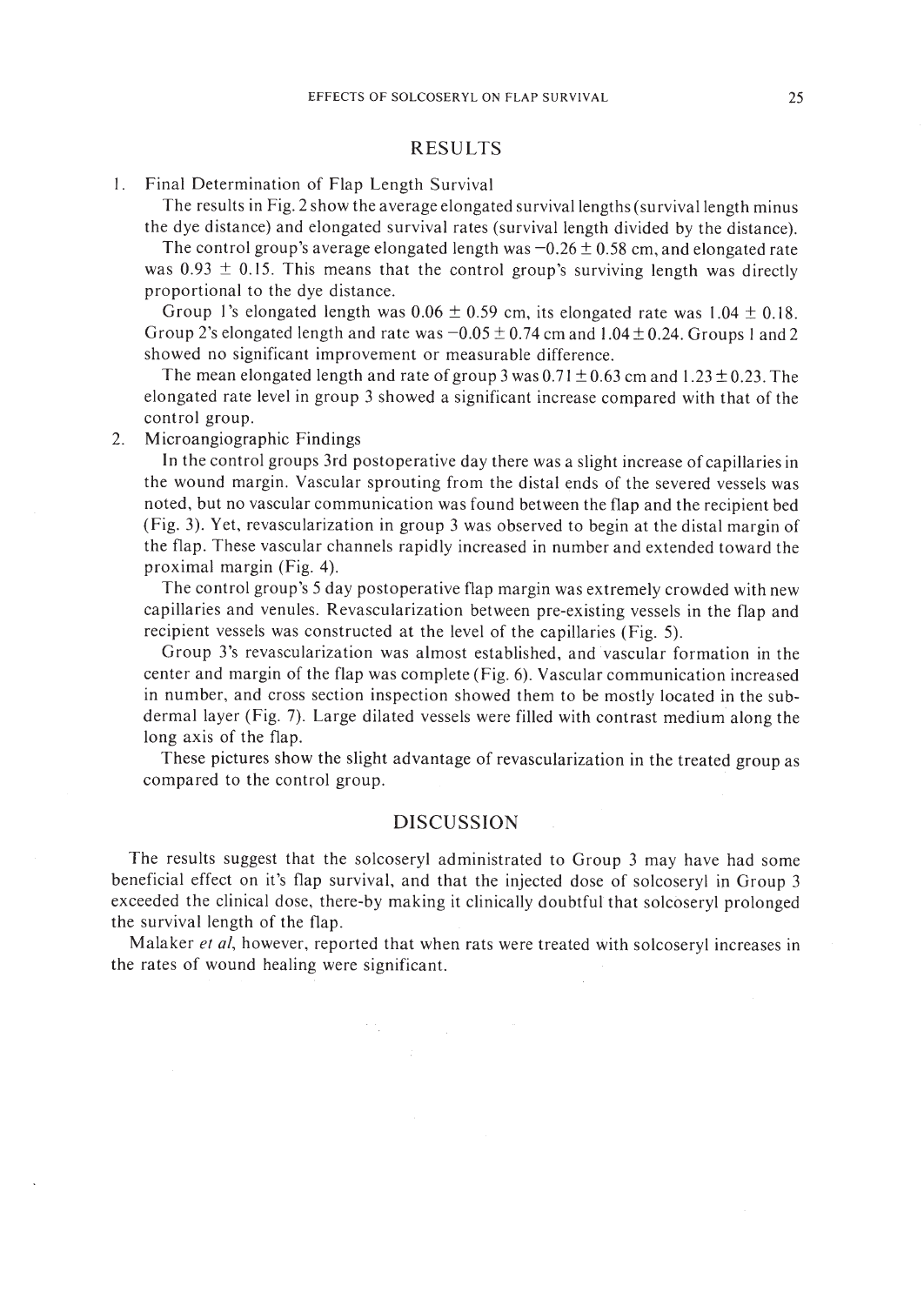26 M. VEDA *et al.*



Fig. 2 Solcoseryl treatment increased the survival of skin flap in group J. (al Pedicle flap's length of elongation. (b) Pedicle flap's elongation rate.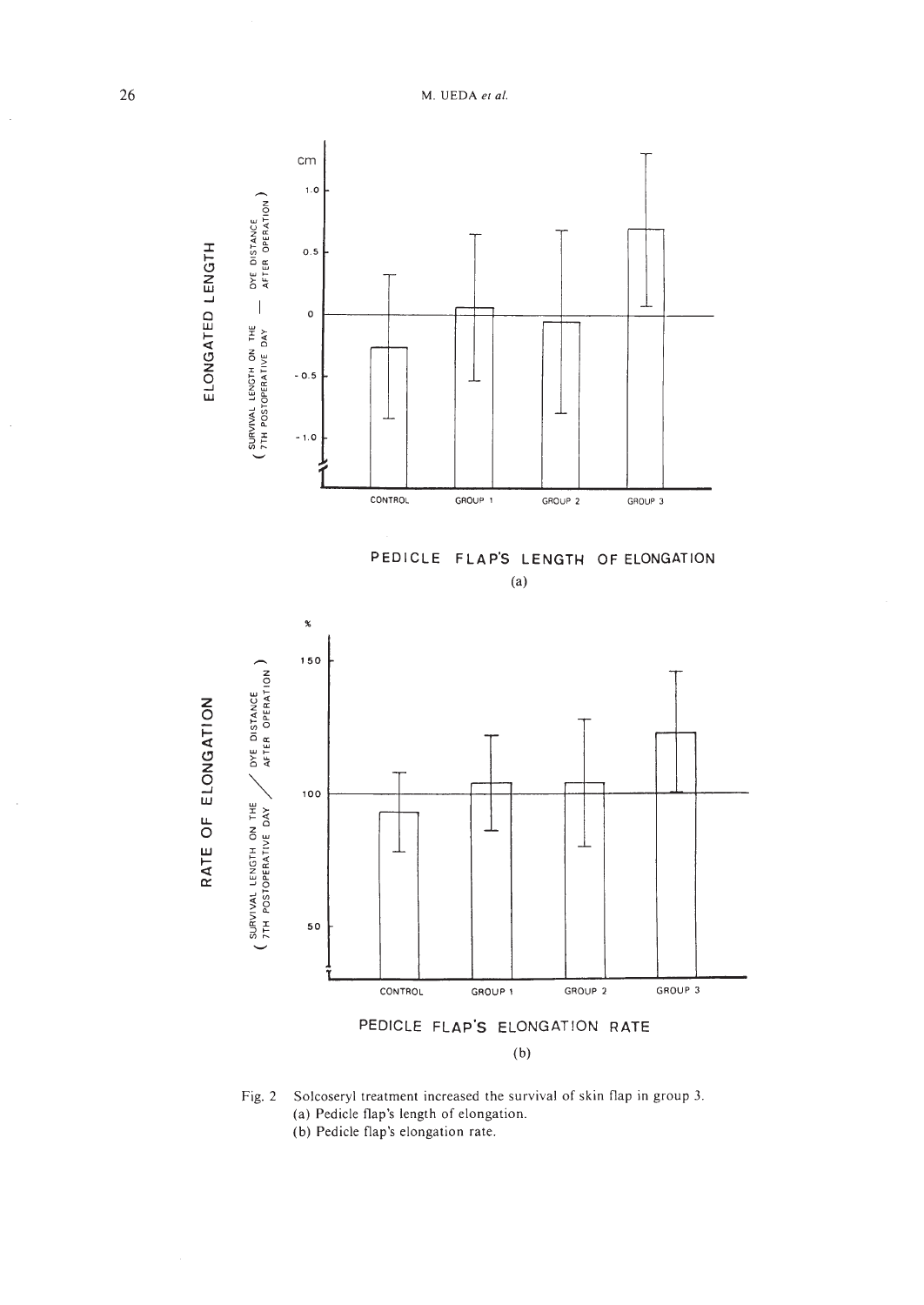

Fig. 3 No vascular communications between flap and recipient bed. Arrows show wound margin. (control group, 3 days postoperatively  $\times$ 10)



Fig. 4 Slight revascularization at the distal margin of the flap (group 3. 3 days postoperatively, X10)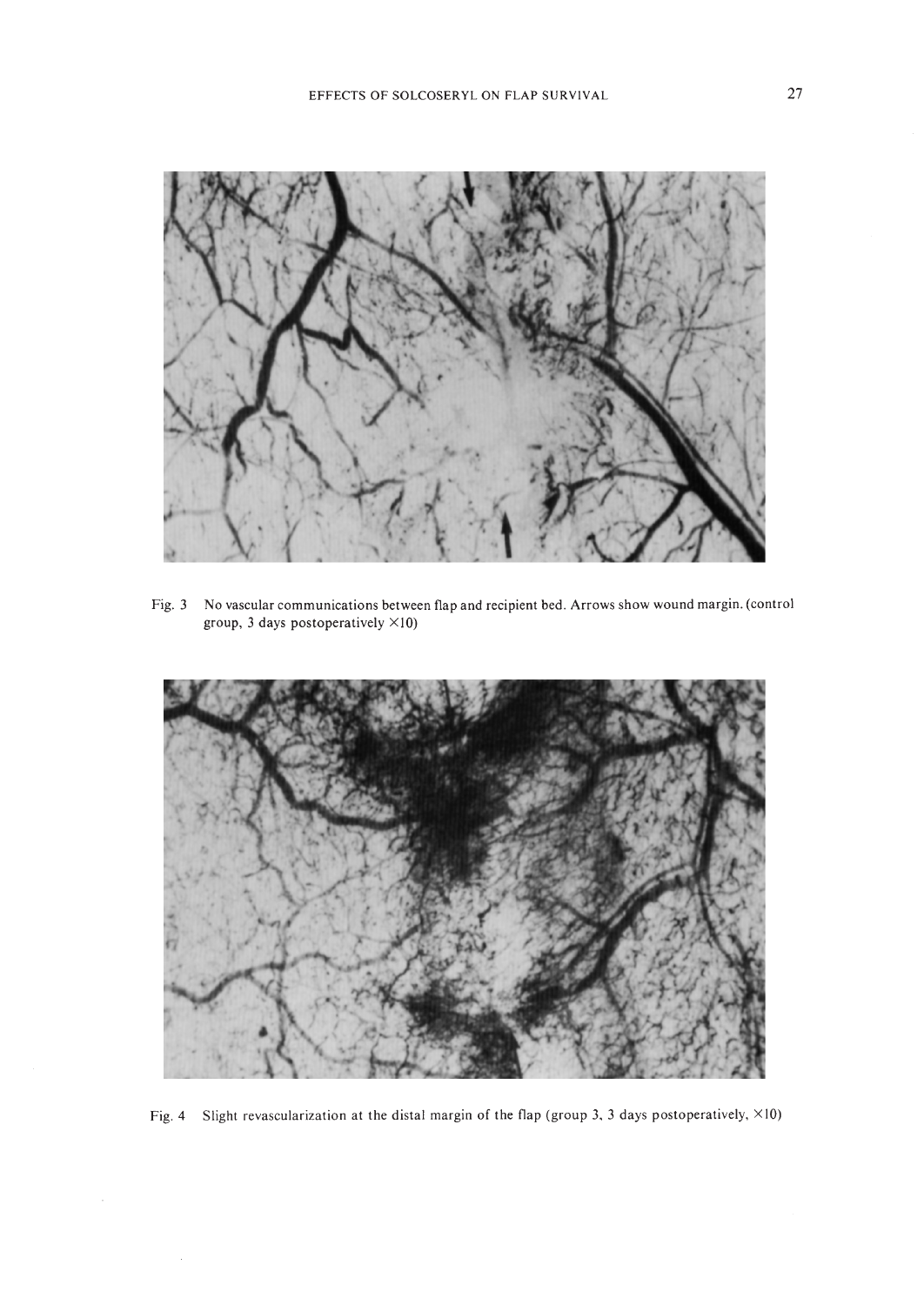

Fig. 5 Flap margin was crowded with new capillaries. (control group, 5 days postoperatively,  $\times$ 10)



Fig. 6 Revascularization was almost established. (group 3, 5 days postoperatively,  $\times$ 10)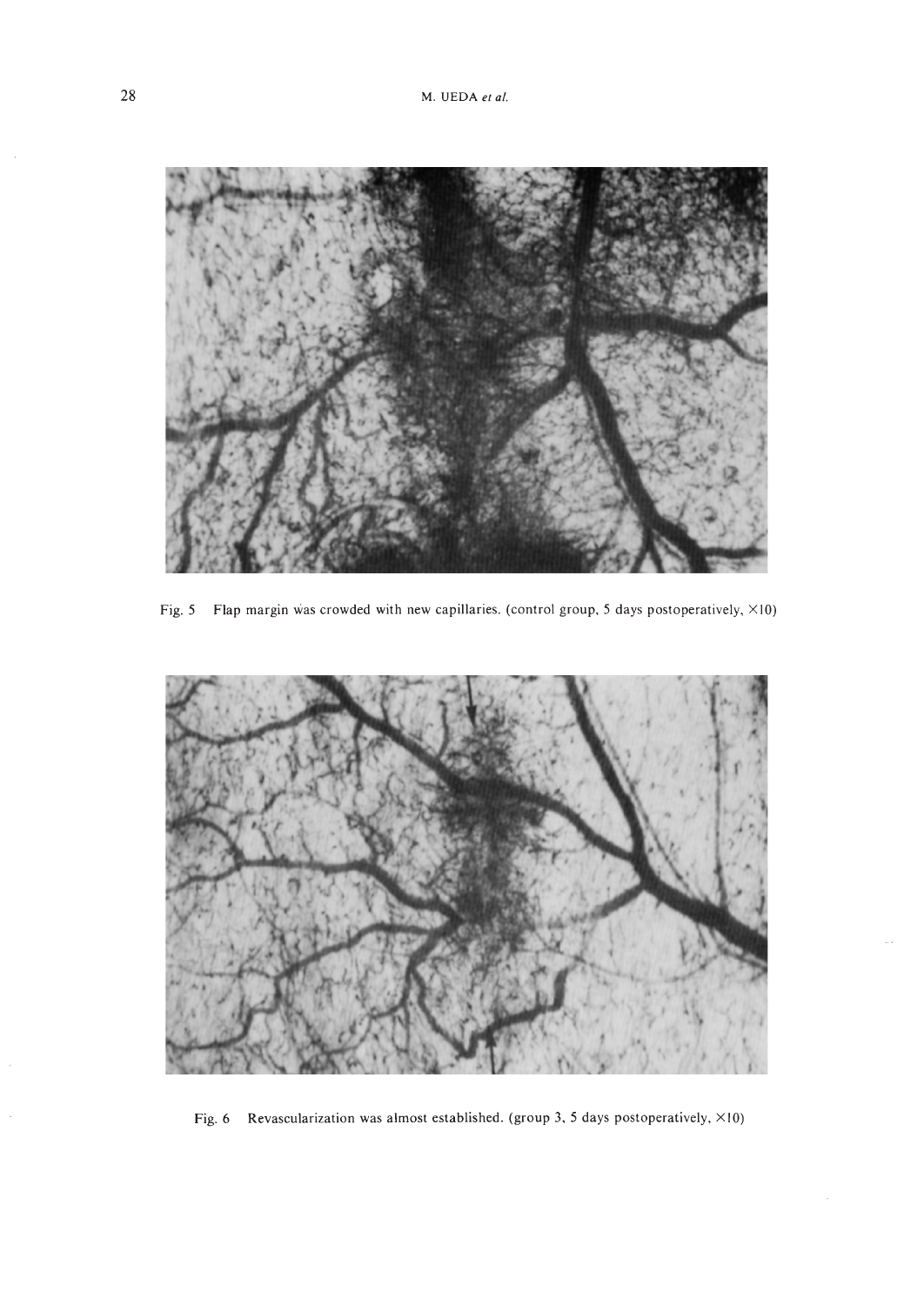

\ Fig. 7 In cross section vascular communications were mainly found to be in the subdermallaycr. (group 3. 5 days postoperatively. X20).

## **CONCLUSION**

Revascularization between the flap margin and recipient bed was established in Group 3 more quickly that in the control group.

Our results appear to coinside with Malaker's experiments. That being, that the primary reason for the beneficial effects on flap survival is the early establishment of revascularization.

This also means that solcoseryl is responsible for improvement of the flap's circulation. Further investigation is required to determine the mechanism of this phenomenon.

## **SUMMARY**

The effect of solcoseryl on skin flap survival was studied by using  $1.5 \times 6$  cm caudally plotted rat dorsal pedicle flaps. The results showed solcoseryl to have potential application in the treatment of skin flaps in danger of necrosis.